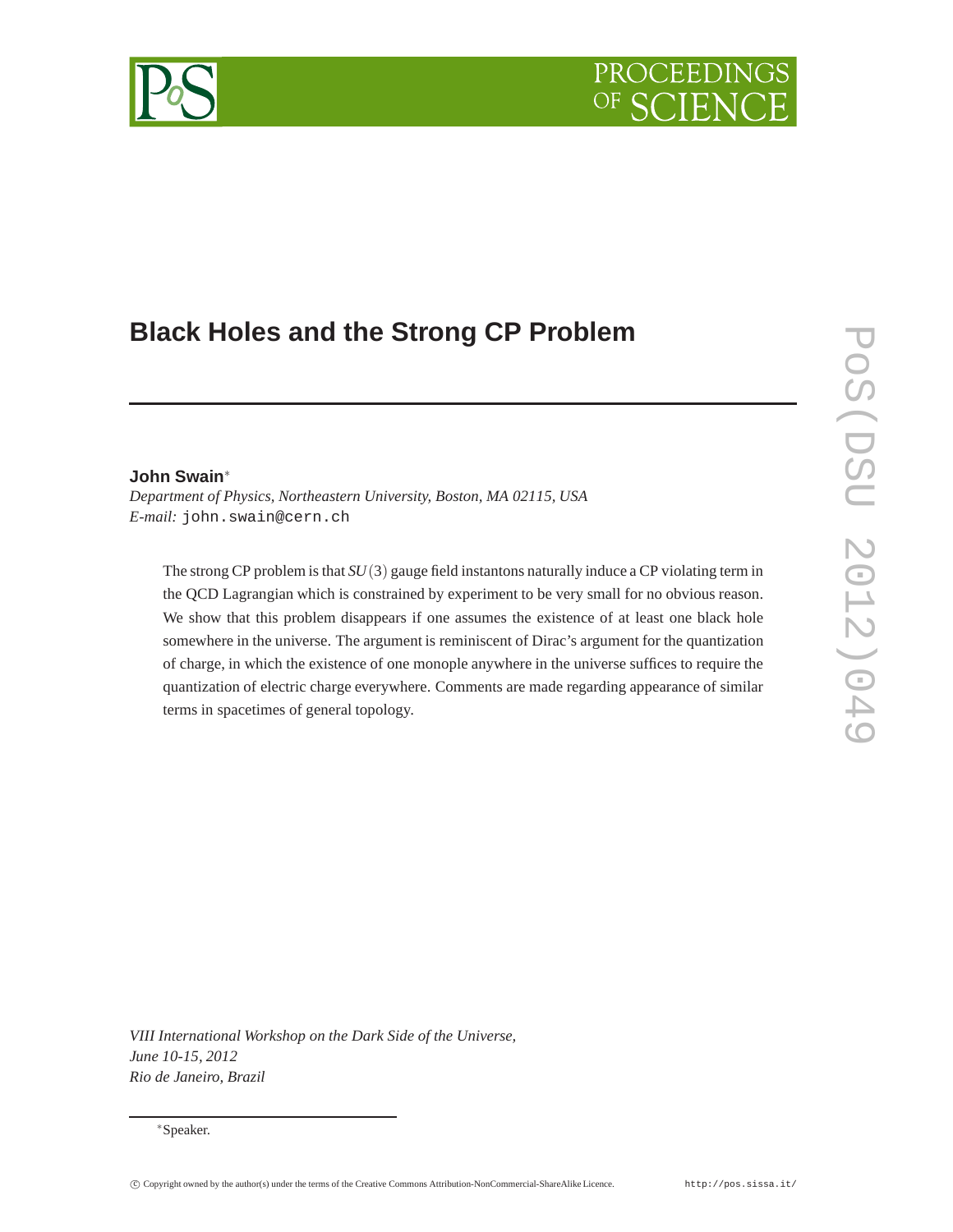# **1. Introduction**

In quantum chromodynamics  $(QCD)[1]$  - the generally accepted theory of quarks and gluons - there was a prediction that there should be a light pseudoscalar particle associated with the conserved current associated with global chiral rotations of the quarks. No such meson was observed, and this was called the " $U(1)$  problem". It was realized that the quantum effects spoiled the conservation of the quark axial current, making its divergence proportional to  $Tr F_{\mu\nu}F^{*\mu\nu}$  where  $F_{\mu\nu}$ is the  $SU(3)$  field strength,  $F^{*\mu\nu}$  its Hodge dual, and the trace is taken over  $SU(3)$  indices.

This divergence corresponds to a CP-violating Lagrangian density of the form

$$
L_{CP-violating} = \frac{\theta g^2}{32\pi^2} Tr F_{\mu\nu} F^{*\mu\nu}
$$
 (1.1)

where *g* is the  $SU(3)$  gauge coupling constant, and  $\theta$  is a free parameter. Overall, this expression is proportional to the Pontryagin density, which on integration over spacetime is an integer topological charge representing the number *n* of times that  $S^3$  (considered as physical space  $\mathbb{R}^3$  plus a point at infinity) nontrivially "winds around" *SU*(3). The physical gauge-invariant vacuum is constructed as a superposition of states of winding number *n*, each weighted by *e in*<sup>θ</sup> with the sum running from  $n = -\infty$  to  $n = \infty$  in order to preserve gauge invariance under the "large" gauge transformations which are not continuously connected to the identity.  $\theta$  is not determined by the theory, and can, in principle, take any value between 0 and  $2\pi$ .

When the weak interactions and quark masses are included,  $\theta$  is shifted by an amount  $arg(det(m))$ where *m* is the quark mass matrix, but the basic form of the expression remains the same and unless the shifted  $\theta$  is zero (or  $\pi$ , but this subtlety will not concern us here) this term leads to a (CP-violating) electric dipole moment  $|d_n|$  for the neutron. The present upper bound  $|d_n|$  <  $2.9 \times 10^{-26}$ *e*·cm, where *e* is magnitude of the electron charge[2], implies  $\theta < 10^{-9}$ . The puzzle of why  $\theta$  is so small is the "strong CP problem".

A wide variety of solutions have been proposed, generally involving new physics. Many postulate particles called axions [1] associated with an additional  $U(1)$  symmetry which can be used to rotate  $\theta$  to zero. These have not been observed and are in general quite constrained by astrophysical considerations. Other ideas include adding dimensions to the usual 3+1 that we know [4], or making them some fractional value a little less than four [5]. Two-dimensional fundamental objects (2-branes) [6] have been considered, as have microscopic wormholes [7], hypothetical new interactions [8], new (non-axion) particles [9], supersymmetry [10], and magnetic monopoles[11]. It has also been claimed that certain choices of regularization techniques could solve the problem[12]. It has even been suggested that a staggering  $10^{32}$  copies of the Standard Model could do the job [13]. It has also been argued[14] that the strong CP problem might naturally not appear at all if one simply reformulated QCD in terms of holonomies (gauge invariant traces of Wilson loops). This list of ideas and references is not meant to be complete, but rather to show that the problem has driven theorists to a wide range of quite exotic scenarios in the search for an explanation. Despite all this creativity, the strong CP problem is still generally considered unsolved.

The point of this paper is that the problem could be resolved without unobserved exotica, and without spoiling the solution of the  $U(1)$  problem, if the spacetime integral of the Pontryagin den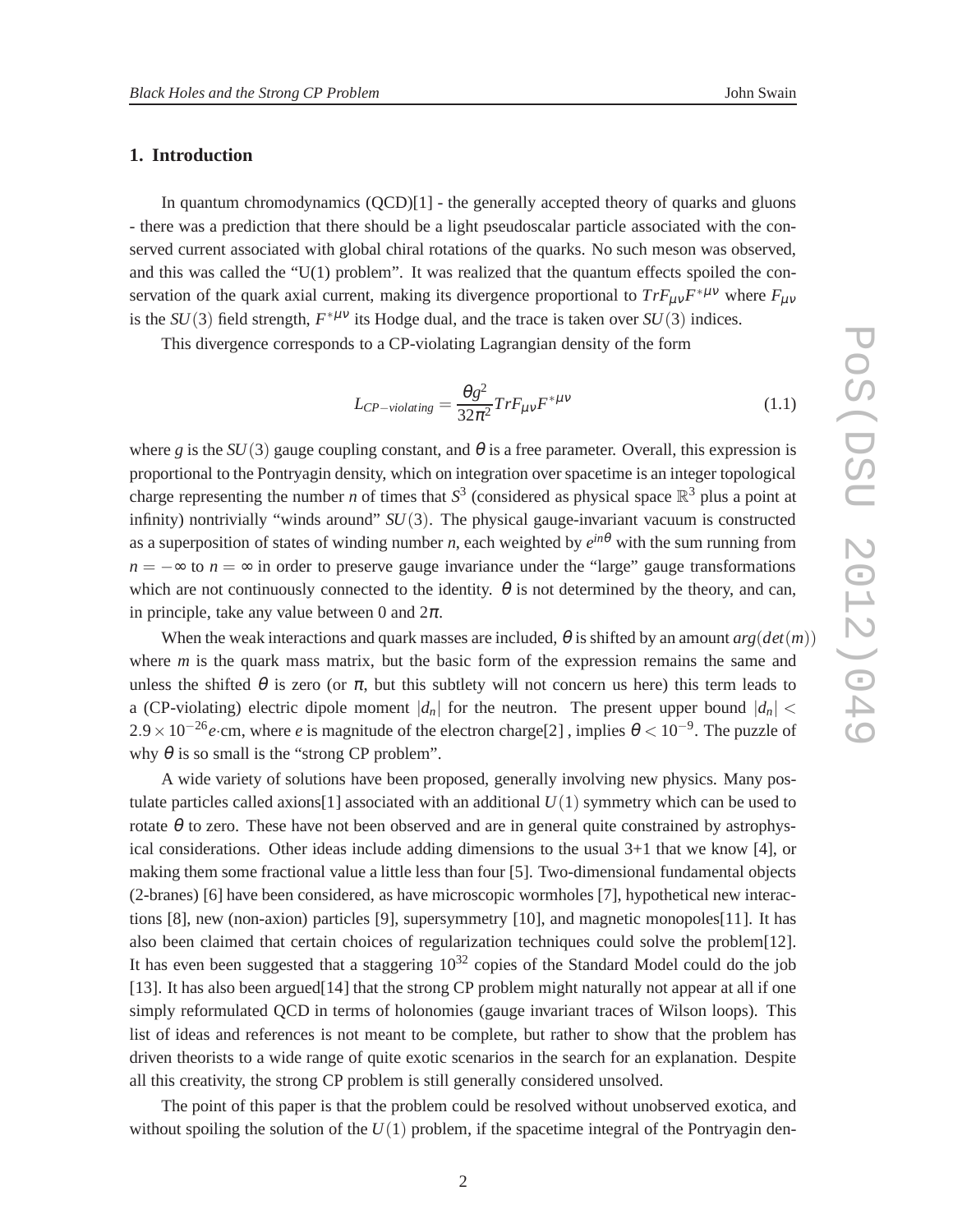sity were somehow to be zero – something I now argue will happen if one allows for the existence of even one black hole.

In elementary particle physics one usually ignores gravity, and works with quantum field theory in flat and topologically trivial spacetime. While quantum field theory in a general curved spacetime<sup>[3]</sup> is highly nontrivial, the question asked here only requires a little topology.

First let us recall where the instantons come from that lead to the strong CP problem [15, 16]. We look for  $SU(3)$  gauge field configurations  $A<sub>\mu</sub>$  which go to the identity (up to a gauge transformation) at spatial infinity, with all the directions at infinity identified. These turn out to fall into topologically distinct classes labelled by elements of  $\pi_3(SU(3))$ .

For completeness, and to make clear the origin of the  $\pi_3(SU(3))$ , let us repeat the argument in more detail. Pure gauge configurations are of the form  $A_\mu = iU^\dagger(x)\partial_\mu U(x)$  where  $U(x)$  takes its values in *SU*(3) and  $x = (t, \vec{x})$ . Using the gauge freedom to set  $A_0 = 0$ , which essentially means we consider time-independent fields, only partially fixes the gauge. If we require  $U(\vec{x}) = 1$  as the spatial  $\vec{x}$  goes to infinity in all directions this is the same as looking for maps from spatial  $\mathbb{R}^3$ compactified at infinity (that is,  $S^3$ ) into  $SU(3)$ . Instantons and correspond to homotopy classes  $[S^3, SU(3)]$  of these maps. By definition,  $[S^3, SU(3)] = \pi_3(SU(3))$  and since  $\pi_3(SU(3)) = Z$  we have homotopically distinct maps labelled by the integers, which turn out to be the very topological charges that come from the integration of the Pontryagin density in equation 1.1.

The key observation of this paper is that if we have black holes present and repeat the argument, we should replace  $[S^3, SU(3)]$  by  $[M, SU(3)]$  where *M* is a manifold (now with boundary) created from the *S* <sup>3</sup> described above with a 3-ball bounded by a 2-sphere excised for each black hole present – effectively we are removing a set of distinct points (and balls around them) from space.

Physically, we require that the gauge fields go to the identity (up to gauge invariance) on the surfaces of black holes (as well as at infinity), in a similar spirit to reference [17] in which this condition is invoked to argue for spacetime foam as a universal regulator. Alternatively, we can regard spacetime as having punctures wherever there are black holes, corresponding to excised open balls, or even just requiring that the points at the centers of the black holes (where the curvature blows up, so these points aren't really part of a manifold) are removed. Note that we don't need to assume spacetime foam or wormholes (as have been used to argue for solutions to the strong CP problem before) and the black holes in question need not be virtual or microscopic – any astrophysical black holes (or, indeed just one) would do. In particular,  $\pi_1(M)$  is assumed to be trivial, as is usual in considerations of the strong CP problem (and for which there is no experimental evidence to the contrary) . In many ways, this is meant to be a very conservative solution to the strong CP problem invoking essentially no new physics beyond what is generally known.

The scene is essentially one in which the spacelike slice of the classical background is replaced by one with some number of points removed.

Now let us consider the homotopy classes of maps [*M*,*SU*(3)] from *M* to *SU*(3). *M* is clearly simply connected  $(\pi_1(M) = 0)$ , as every closed loop can be continuously shrunk to a point. If we consider possibly topologically nontrivial maps from *M* to *SU*(3) then the usual Postnikov construction [18] tells one that one has to consider  $\pi_2(SU(3))$ , but this is zero, and one is left with nothing to worry about except  $[M, K(\pi_1(SU(3)), 1)]$  with  $K(\pi_1(SU(3)), 1)$  being the relevant Eilenberg-MacLane space.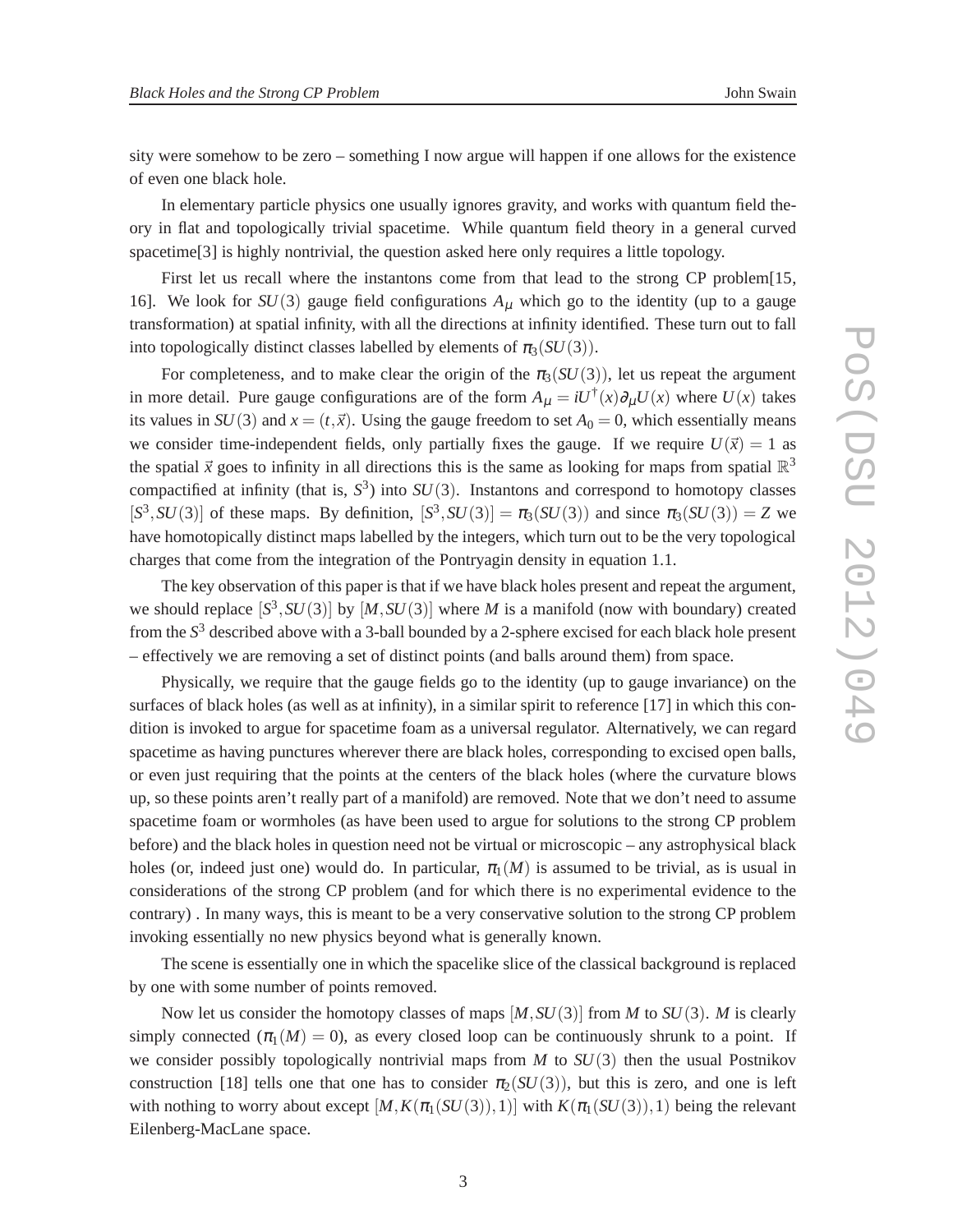By definition that means that  $[M, K(\pi_1(SU(3)), 1)] = H^1(M, \pi_1(SU(3)))$ . Since *M* is simply connected, one immediately sees that this is zero, and thus all maps from  $M$  to  $SU(3)$  are homotopically trivial (continuously deformable to the identity). We could argue directly that it is also zero due to the fact that  $SU(3)$  is simply connected and  $\pi_1(SU(3)) = 0$ .

If one wants to argue that the true gauge group should be  $SU(3)$  with its  $Z_3$  center divided out[19], making the first homotopy group nonzero, then the first argument given in the above paragraph still makes the case.

The integral in equation 1.1 now vanishes as the corresponding topological charge is zero, and the strong CP problem would seem to be solved. The argument is essentially the same one that one has for a local electromagnetic contribution to the divergence of the axial current, but no electromagnetic theta term since  $\pi_1(U(1)) = 0$ .

Clearly, analogous arguments hold for any finite-dimensional Lie group *G* in place of *SU*(3) since  $\pi_2(G)$  is always zero in this case[18] and the same reasoning applies. An example is the *SU*(2) of electroweak theory, so there is no theta term for this either.

Some care is needed if multiply connected *M* is considered since one does not want to induce a  $\theta$ -like term for the  $U(1)$  of electromagnetism. Such an electromagnetic  $\theta$  term is absent in standard analyses since, as noted above,  $\pi_3(U(1)) = 0$ , and thus there are no  $U(1)$  instantons to worry about.

In the case of topologically more complicated spacetimes additional gravitationally-induced CP violating effects may be present [20]. In particular, terms proportional to  $f_{\mu\nu}f^{*\mu\nu}$  where f is the electromagnetic field strength tensor and  $R_{\mu\nu}^{ab}R_{ab}^{*\mu\nu}$  where *R* is the spacetime curvature tensor can be present. These contributions are not usually considered part of the "strong CP problem", although it is very interesting that these terms are not obviously suppressed by powers of the Planck scale. In the case of the  $R_{\mu\nu}^{ab}R_{ab}^{*\mu\nu}$  the spacetimes involved clearly are not of the form considered here since corresponding instantons do not refer to topologically nontrivial gauge fields *over* spacetime but rather topologically nontrivial spacetimes. Whether the arguments made here can be extended to this case is not obvious, but I hope to be able to return to this interersting question in future work. Of related interest is also [21] in which the suggestion is made that the usual instanton sums may need to be modified in some theories.

As this paper was being completed, I became aware of a related paper[22] by Etesi. This author considers both black and "white" holes (which it is not clear exist), finding results for  $[M, SU(3)]$ which agree with those here. The claim in that paper however is not that the Pontryagin term integrates to zero, but rather that one should consider a sort of "effective homotopy" which takes into account the causal structure of the relevant spacetime and for which the corresponding homotopy classes are not trivial and the strong CP problem remains. The idea is that one should only consider homotopies whose initial and final stages can be compared by an observer in finite time. This leads to a re-appearance of the  $\theta$  vacuum structure which we just got rid of, and the solution of the strong CP problem is based an additional assumption which is certainly not required in the usual formulation of the strong CP problem. In fact  $\theta$  arises in a quantum mechanical superposition of states of all instanton numbers making even the meaning of a suitable observer unclear at best. Indeed the term "instanton" refers to the fact that one considers field configurations which can be thought of as at least approximately localized in time. This leads to that paper missing the key point I make here which is that even a single black hole (no "white holes" needed) suffices to make all the  $SU(3)$  field configurations topologically trivial. In this way  $Tr F_{\mu\nu}F^{*\mu\nu}$  can still be nonzero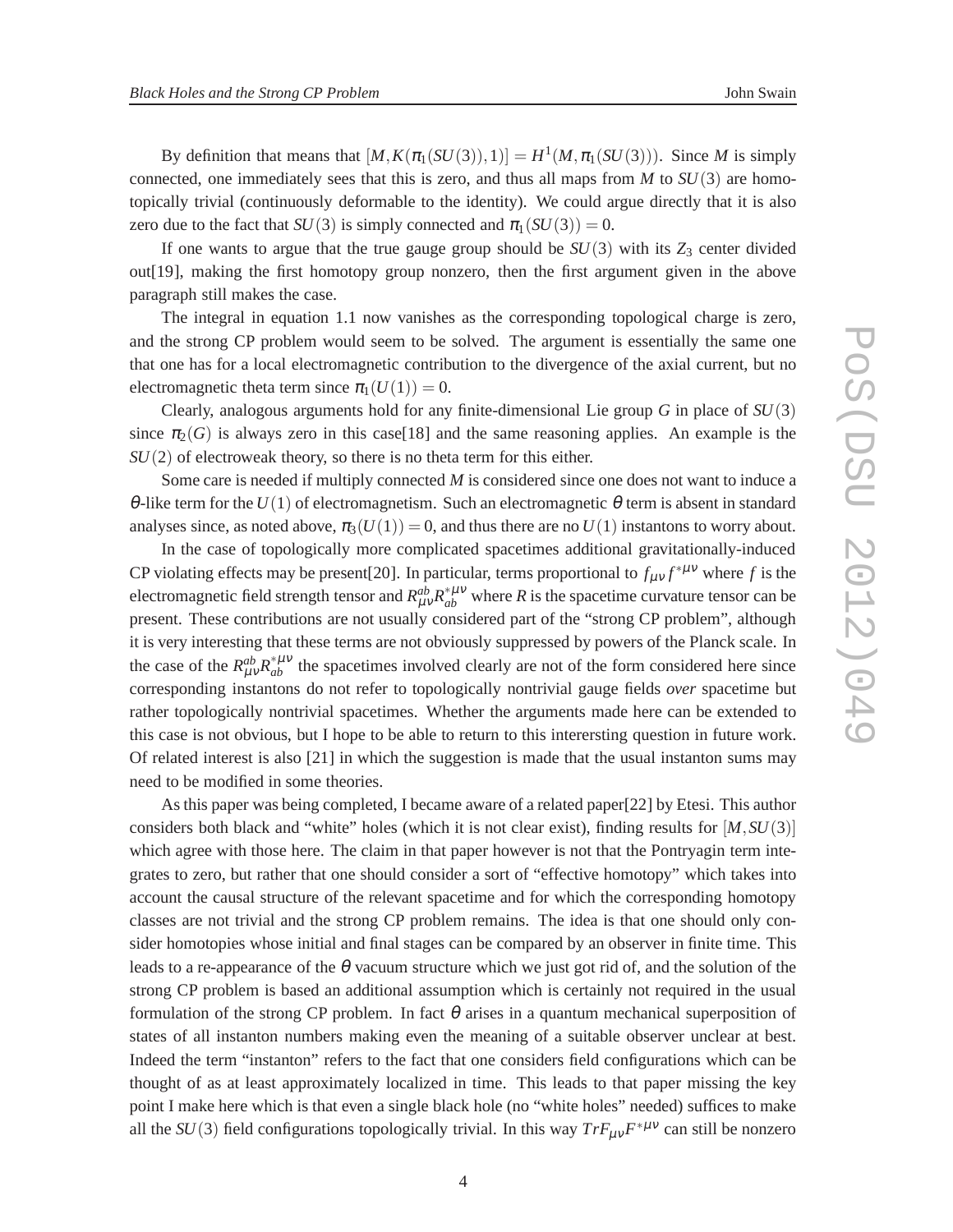locally to solve the  $U(1)$  problem, while globally all the corresponding gauge field configurations are topologically trivial.

In contrast to essentially all other attempts to solve the strong CP problem, the approach presented here requires no modification of the standard treatment of the problem other than to include the presence of normal (indeed classical) black holes as part of the structure of spacetime. No undiscovered exotica need be invoked.

It may seem surprising that the existence of even one singular object - in this case a black hole - could have implications for elementary particle physics, but there is actually a rather old analog. Long ago in 1948, Dirac had used topological arguments to show[23] that the presence of just *one* magnetic monopole would require electric charge everywhere to be quantized. Here we see that, similarly, the presence of just one black hole can resolve the strong CP problem.

## **2. Acknowledgements**

I would like to thank Kaca Bradonjic and Tom Paul for reading early drafts of this paper. I would also like to thank Egil Lillestol, Danielle Metral, Nick Ellis, and the hospitality of the CERN Latin American School of High Energy Physics 2009 in Colombia where this work was started, Luis Alvarez-Gaumé since it was during his lecture to the students that I started to think about this problem again, and of course all the students who made the school the great success that it was! I would also like to thank Gábor Etesi for email correspondence on the first draft of this paper, as well as for pointing out that while his argument in reference [22] allowed for white holes it does not require them, and for emphasizing the possible differences in considering Euclidean and Minkowsi spacetimes in calcuations. Thanks are also due to Michael Duff and Stanley Deser for email correspondence and bringing references [20] and [21] to my attention. This work was supported in part by the US National Science Foundation under grant NSF0855388.

### **References**

- [1] An excellent review covering all the QCD and strong CP problem background required for this paper is R. D. Peccei, "The Strong CP problem and axions", Lect. Notes Phys. **741** (2008) 3-17, available online as http://arxiv.org/abs/hep-ph/0607268
- [2] C. A. Baker *et al.*, Phys. Rev. Lett. **97** (2006) 131801.
- [3] See, for example, N. D. Birrell and P. C. W. Davies, "Quantum Fields in Curved Space", Cambridge University Press, 1984; S. A. Fulling, "Aspects of Quantum Field Theory in Curved Space-Time", Cambridge University Press, 1989; R. Wald, "Quantum Field Theory in Curved Spacetime and Black Hole Thermodynamics", University Of Chicago Press, 1994.
- [4] S.Yu. Khlebnikov and M.E. Shaposhnikov, Phys. Lett. **B203** (1988) 121; B. Grzadkowski and J. Wudka, Phys. Rev. **D77** (2008) 096004; A. Fukunaga and K.I. Izawa, Phys. Lett. **B562** (2003) 251; P. Q. Hung, M. Seco, A. Soddu, Nucl. Phys. **B692** 83; K.I. Izawa, T. Watari, and T. Yanagida, Phys. Lett. **B534** (2002) 93.
- [5] M. Chaichian, A. Kobakhidze, Phys. Rev. Lett. **87** (2001) 171601.
- [6] G. Dvali, Phys. Rev. **D74** (2006) 025019.
- [7] K. Choi and R. Holman, Phys. Rev. Lett. **62** (1989) 2575; Mod. Phys. Lett. **A5** (1990) 1061.